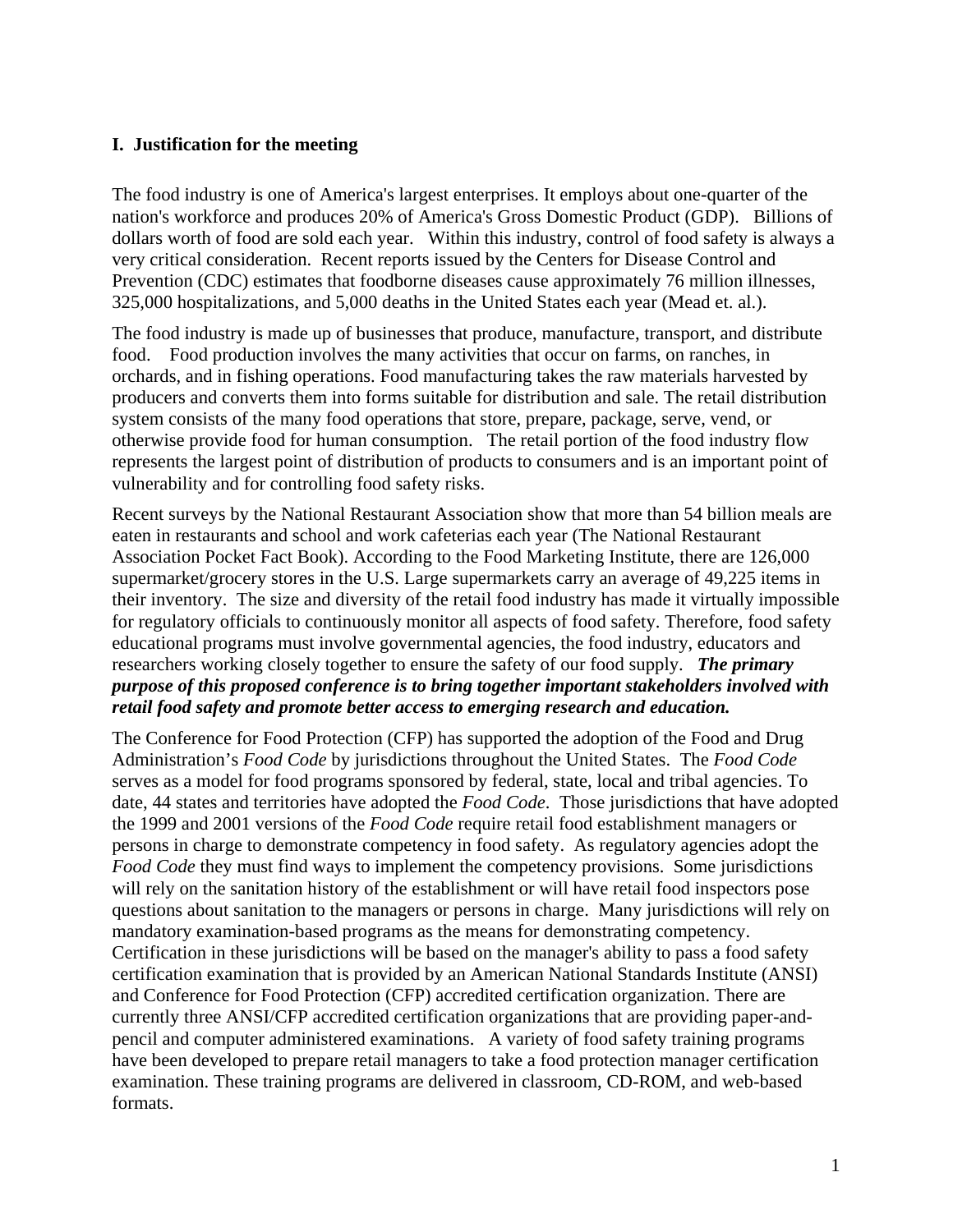In recent years, the Conference for Food Protection (CFP), regulatory officials, and academicians have identified important research and education needs related to food safety for retail food establishments.

Examples of the important research needs have included defining storing, cooking and cooling parameters for potentially hazardous foods, understanding the impact of bare hand contact for ready-to-eat foods, and time as a public health impact. The retail food industry today is most concerned about control of *Listeria* in ready-to-eat foods and development of effective biosecurity prevention and crisis management programs. From an educational standpoint, there are a number of good educational programs, produced by government agencies, the food industry and from academia, that help to teach basic principles of safe food handling at retail. Retail Food Manager's Certification programs are also being mandated in a number of States and being taught through university-based programs.

*While some research needs have been established and educational programs are available, there is no strong collaborative forum that brings all of the stakeholders together. The focus of this proposal is to offer a a) research-based workshop and an b) educational-based workshop that benefit research and educational needs for all of the stakeholders of retail food safety.* 

# **II. Meeting Objectives**

- A. Develop a research-based workshop focusing on control of *Listeria monoctogenes* in ready-to-eat foods stored, prepared, and sold in retail food establishments. This will be accomplished by assembling *Listeria* experts, representing industry, academia, and government that have provided leadership in *Listeria monocytognes* incidence, risk, and control. The anticipated audience is mainly industry, regulatory, and academia. The primary outcome is to start a forum that helps bring stakeholders together to discuss important retail food safety research needs.
- B. Develop an educational-based workshop focusing on describing education/research needs and education/research opportunities for the retail food industry. This will be accomplished by assembling *Listeria* experts and retail food safety experts, representing academia, and government that have provided leadership in food safety programs for the retail food industry. The anticipated audience is mainly Cooperative Extension Specialists and other educators. The primary outcome is to create better awareness for retail food safety education and research needs and to stimulate more involvement in organizations like CFP.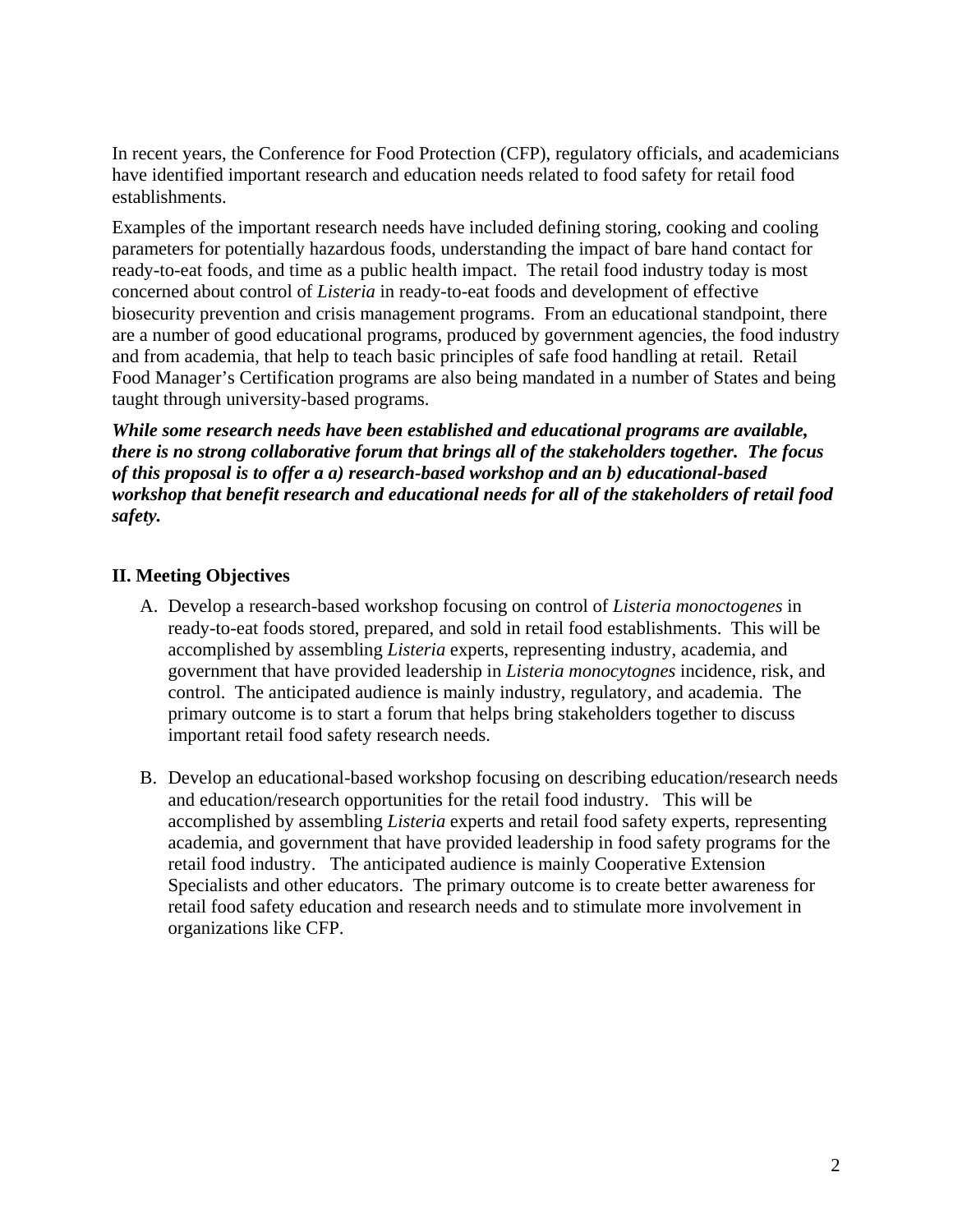## **III. Collaborations and Partnerships**

#### A. The Conference for Food Protection (CFP)

The CFP is a non-profit organization that originated in 1971. The structure of the conference provides a representative and equitable partnership among regulators (state/local/federal), industry, academia, professional organizations and consumers to identify problems, formulate recommendations, and develop and implement practices that ensure food safety for retail food establishments. Though the federal, state, and local governments are primarily responsible for setting food safety standards, many other organizations share a stake in carrying out enforcement of the standards. CFP brings together representatives from the food industry, government, academia, and consumer organizations to identify and address emerging problems of food safety and to formulate recommendations. The Conference seeks to balance the interests of regulatory and industry people while providing an open forum for the consideration of ideas from any source. The Conference meets at least biennially to provide this forum. Though the Conference has no formal regulatory authority, it is a powerful organization that profoundly influences model laws and regulations among all government agencies and minimizes disparate interpretations and implementation.

# *Developing a partnership with CFP is critical for bringing together the stakeholders and expertise related to retail food safety. CFP has created the needed audience and incorporation of the proposed research program will help foster this already existing collaborative effort.*

#### B. The Organizing Committee

The organizing committee represents significant academic leadership related to retail food safety. Each of the committee members has been heavily involved in CFP representing different councils, and serving/chairing several important science-based and education committees. They have also been involved in the development of many retail food safety programs (used for certification and non-certification programs), and have authored several textbooks related to retail food safety. Each of their credentials is highlighted within their 2-page vita attached to this proposal.

## **IV. Enhancing collaboration among food safety researchers, educators, and extension professionals**

The retail food industry is a very complex industry that relies on collaboration from all facets of the food flow chain – from the farm, through manufacturing and distribution, and ultimately to the consumer. As described earlier, the best example of collaboration for retail food safety research and education is through the CFP. Very strong collaborative ties have been developed for the retail food industry (from small to large and from supermarket-type, to restaurants, to foodservice) and for regulatory agencies (state, local, and federal). In this collaboration, academia and consumer groups are also represented but to a much lesser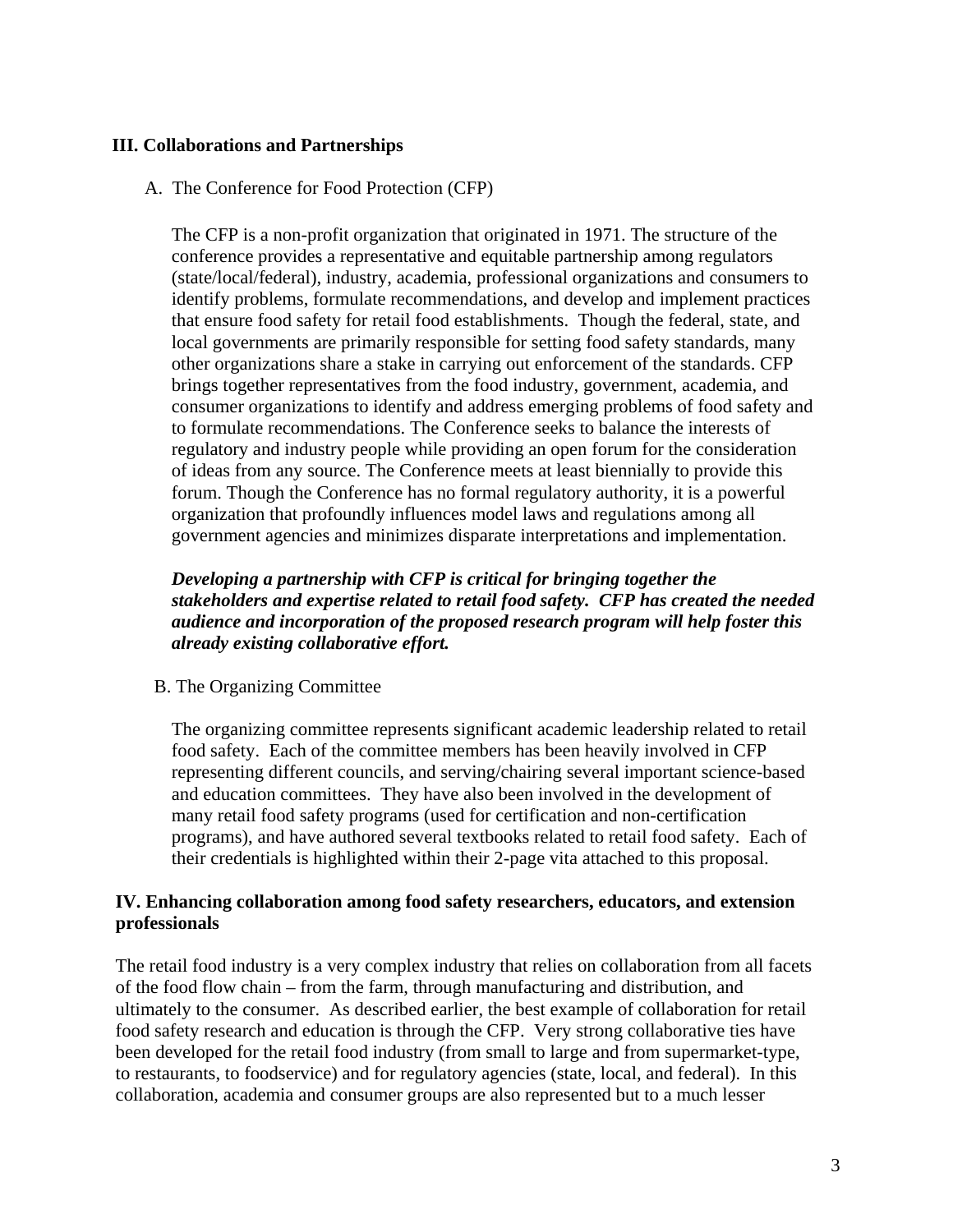degree. Discussions related to FDA Food Code changes are the focus and to a lesser degree education and research. The Institute of Food Technologists and International Association of Food Protection have small groups dedicated to retail food safety, but the activity and efforts to form strong collaborative ties between retail food safety stakeholders is limited. *There is a need to further enhance collaborations like CFP to promote education and research related to retail food safety. Similarly, many educators and Extension Specialist are still unaware of the importance of retail food safety and the role of important groups like the CFP. There is a similar need to develop programs that increase awareness of retail food safety to educators.* 

# **V. Updating information and advancing the field of food safety**

The primary goals of these proposed workshops is to advance the field of retail food safety by: a) promoting further research for the industry and regulatory agencies and understand needed researchable areas, and b) promoting education and certification programs from University-based settings and other educational outlets.

## **VI. Identifying future research, outreach, and educational needs**

The overarching goal of both of the proposed workshops is to serve as a "seed program." It is our hope, that success from these workshops will stimulate more activity and interest related to research and education in retail food safety and that similar workshop series will continue after the termination of this project.

### **VII. Recent meetings on the same subject with dates and locations**

*Related to our proposed program, no program has been developed that incorporated all of the elements that we have proposed.* Programs that have had a retail food safety content, their dates, main topic, and audience are listed in the table below:

| <b>Meeting/Sponsor</b>          | Date             | <b>Retail Food Safety Topic</b> | <b>Audience</b>   |
|---------------------------------|------------------|---------------------------------|-------------------|
| Conference for Food Protection  | April 2004       | <b>Biosecurity</b>              | Industry,         |
|                                 |                  |                                 | Regulatory        |
| Institute of Food Technologists | <b>July 2004</b> | Outreach to the                 | Academia,         |
|                                 |                  | hospitability and               | Industry,         |
|                                 |                  | foodservice industry            | Extension         |
| International Association of    | August           | General retail safety           | Academia,         |
| Food Projection                 | 2004             |                                 | Industry,         |
|                                 |                  |                                 | Extension         |
| <b>Food Marketing Institute</b> | November         | Listeria control for            | Industry (closed) |
| (facilitated by Dr. Linton)     | 2004             | regenerated ready-to-eat        |                   |
|                                 |                  | foods                           |                   |
| University of Arkansas          | November         | Listeria summit for deli        | Industry (closed) |
| (facilitated by Dr. Marcy)      | 2004             | foods                           |                   |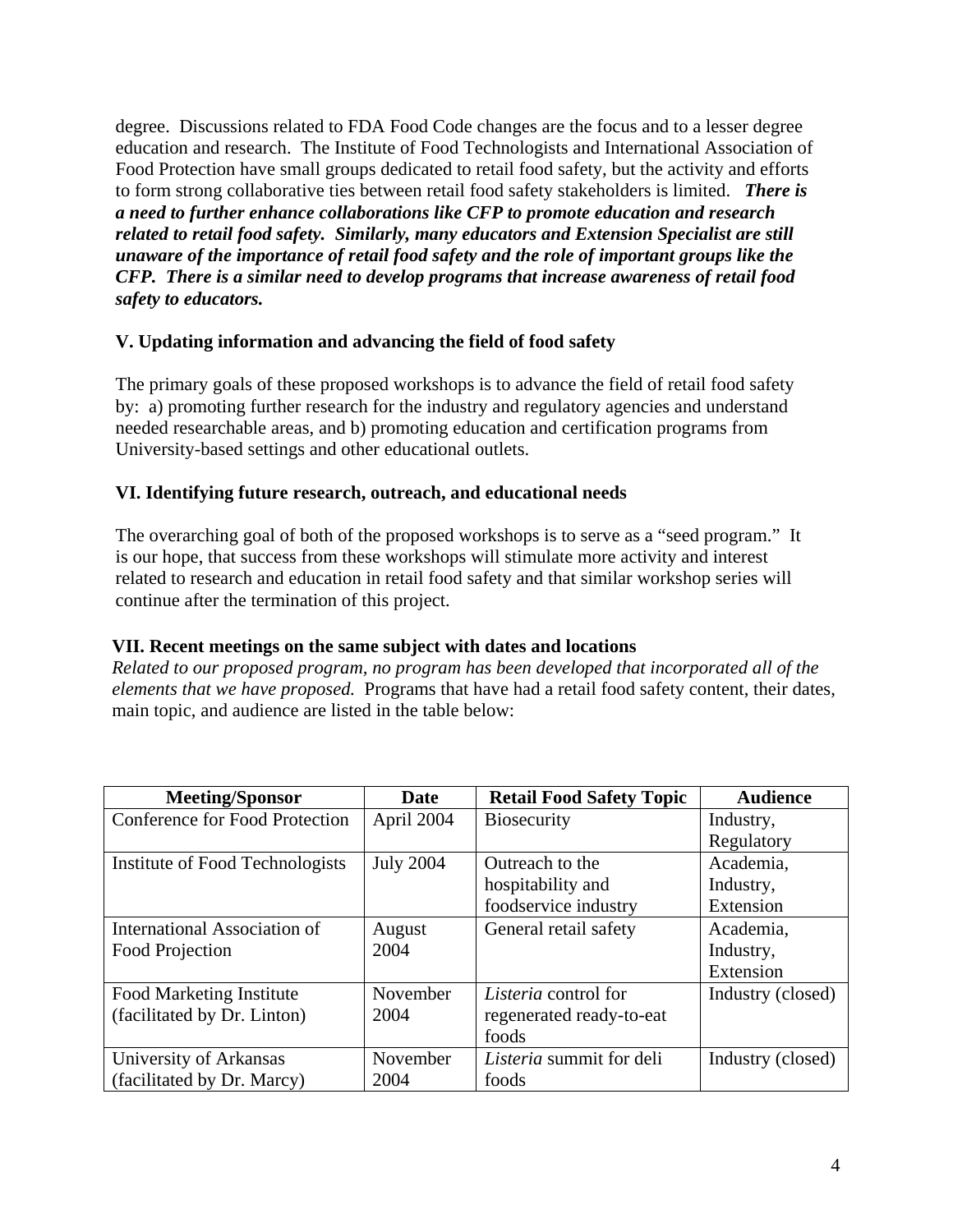# **VIII. Proposed programs (or agenda for the conference), including a listing of scheduled participants and their institutional affiliations**

# **Workshop 1**

### **Meeting Title:** Control of *Listeria monocytogenes* at retail food establishments **Location:** CFP, Columbus OH, April 2006 **Targeted Audience:** Retail Food Industry, Regulatory, Consumer Groups, Academia

| $\cdots$                                               |                               |                    |  |  |  |
|--------------------------------------------------------|-------------------------------|--------------------|--|--|--|
| <b>Presentation Topic</b>                              | <b>Speaker</b>                | <b>Time</b>        |  |  |  |
| <b>Meeting Registration</b>                            |                               | 8:30 am            |  |  |  |
| Listeria and listeriosis from food systems             | Mike Lynch $-$ CDC            | $9:00$ am          |  |  |  |
| The Challenge of Listeria in food manufacturing        | <b>Bob Reinhard - SaraLee</b> | 10:00 am           |  |  |  |
| <b>Break</b>                                           |                               | 10:30 am           |  |  |  |
| L. monocytogenes in Ready-to-Eat (RTE) Deli Foods      | Dr. Ann Draughn,              | 11:00 am           |  |  |  |
|                                                        | University of Tennessee       |                    |  |  |  |
| <b>Retail Industry Perspective and Needs</b>           | Cas Tryba, Big Y Foods        | $11:45$ am         |  |  |  |
| Lunch                                                  |                               | $12:15 \text{ pm}$ |  |  |  |
| <b>Equipment Design and Operation</b>                  | John Mayer, Berkel            | $1:15$ pm          |  |  |  |
| <b>Cleaning and Sanitizing Operations</b>              | Tom Ford, EcoLab              | $1:45$ pm          |  |  |  |
| <b>Break</b>                                           |                               | $2:15$ pm          |  |  |  |
| Role of People and <i>Listeria</i> Control             | Dr. David McSwane             | $2:30 \text{ pm}$  |  |  |  |
|                                                        | Indiana University            |                    |  |  |  |
| Role of Time & Temperature and <i>Listeria</i> Control | Dr. Richard Linton            | $2:50 \text{ pm}$  |  |  |  |
|                                                        | <b>Purdue University</b>      |                    |  |  |  |
| RTE Food Formulation and Anti-Listeria Ingredients     | Dr. John Marcy                | $3:10 \text{ pm}$  |  |  |  |
|                                                        | University of Arkansas        |                    |  |  |  |
| Future Research Needs for Listeria control at Retail   | <b>All Speakers</b>           | $3:30 \text{ pm}$  |  |  |  |
| Questions, Discussion, Meeting Adjourn                 | All speakers                  | $4:00 \text{ pm}$  |  |  |  |

#### **Proposed Agenda**

The primary focus of this program is to provide information related to new research and to understand needed research for better control of *Listeria monocytogenes* in a retail food environment. The list of speakers includes a good overview of *Listeria* and retail niches for *Listeria* (Lynch, Draughon), emerging knowledge and research done by industry leadership (Tryba, Mayer, Reinhard) as well as intervention strategies that are manageable at retail (Linton, McSwane, Marcy).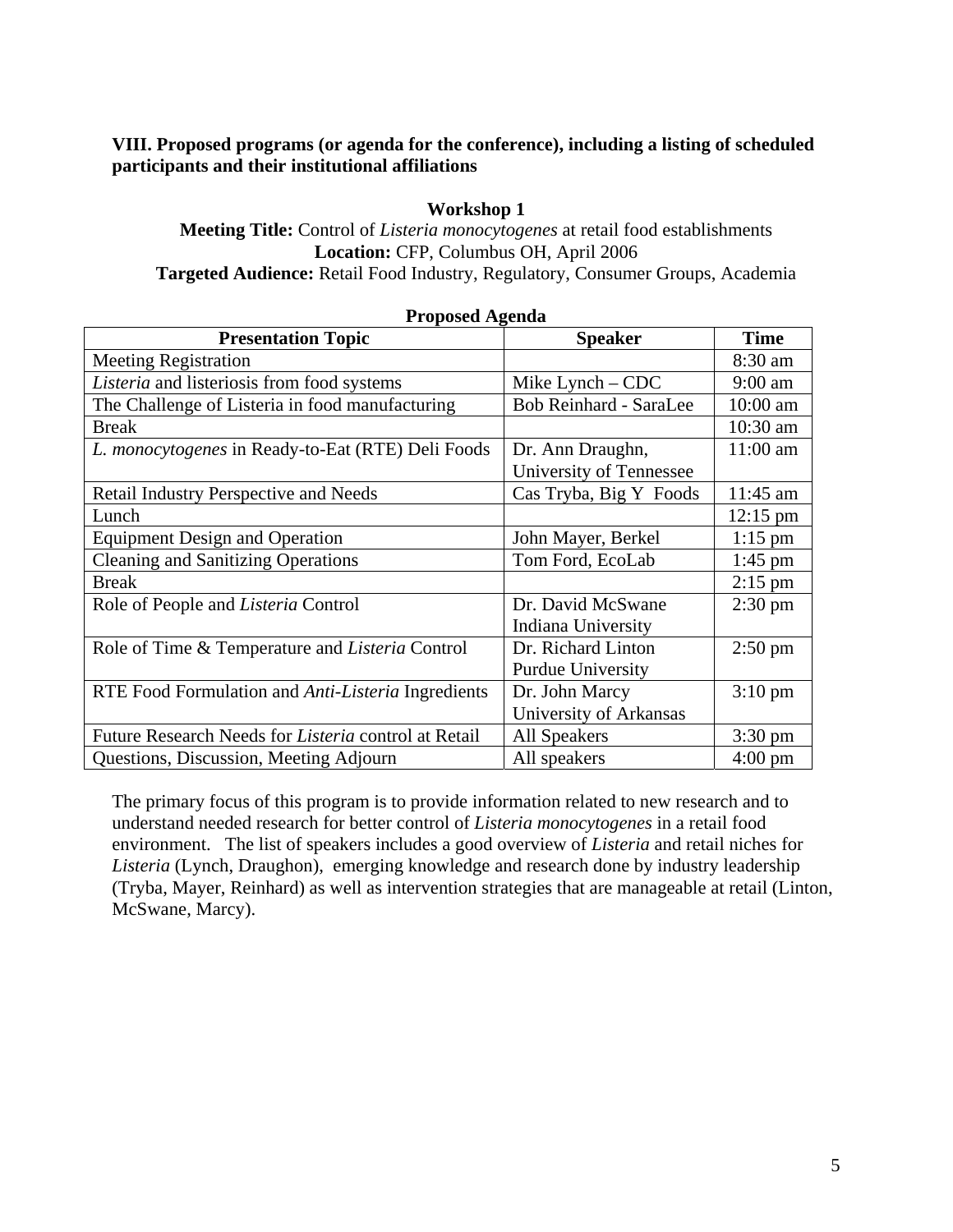### **Workshop 2**

**Meeting Title:** Retail Food Safety: Emerging Issues and Education Forum **Location:** National Extension Association of Consumer and Family Sciences – Sept. 2006 **Targeted Audience:** Extension Educators, Teachers, Academia, and Other Educators

| <b>Presentation Topic</b>                              | <b>Speaker</b>           | <b>Time</b>       |
|--------------------------------------------------------|--------------------------|-------------------|
| <b>Meeting Registration</b>                            |                          | 8:30 am           |
| The Role of the Conference for Food Protection         | Janice Buchanan          | $9:00$ am         |
| (CFP) and Retail Food Safety                           | Chair of CFP             |                   |
| Meeting the Needs of Retail Food Protection            | Larry Kohl               | 9:30 am           |
| Through CFP: An Industry perspective                   | <b>Giant Food Stores</b> |                   |
| Emerging Research Needs for Protecting Foods at        | FDA Speaker              | 10:00 am          |
| Retail                                                 | <b>USDA</b> Speaker      |                   |
| <b>Break</b>                                           |                          | 10:45 am          |
| A National Perspective on Retail Food Certification    | Dr. David McSwane        | 11:00 am          |
| and Adoption of the FDA Food Code                      | Indiana University       |                   |
| <b>Educational Programs for Retail Food Safety</b>     | Dr. John Marcy           | 11:30 am          |
| Lunch                                                  |                          | 12:00             |
| Assessing Impact of Retail Food Safety Programs        | Dr. Richard Linton       | $1:00$ pm         |
| <b>Through Cooperative Extension Programs</b>          | Purdue University        |                   |
|                                                        | Dr. Julie Albrecht       |                   |
|                                                        | University of Nebraska   |                   |
| Control of Listeria monocytogenes at Retail            |                          | $1:45$ pm         |
| People, Time and Temperature                           | Dr. Richard Linton       |                   |
|                                                        | Purdue University        |                   |
|                                                        |                          |                   |
| <b>Equipment Design and Operation</b><br>٠             | Dr. John Marcy           |                   |
| <b>Cleaning and Sanitizing Operations</b><br>$\bullet$ | University of Arkansas   |                   |
| RTE Food Formulation and Anti-Listeria                 |                          |                   |
| Ingredients                                            |                          |                   |
|                                                        |                          |                   |
| <b>Break</b>                                           |                          | $2:30$ pm         |
| <b>Biosecurity Considerations at Retail</b>            |                          |                   |
| <b>Threats Issues and Concerns</b>                     | CDC Speaker (Tauxe)      | $3:00 \text{ pm}$ |
| <b>Industry Example</b><br>$\bullet$                   | Speaker to be determined | $3:30 \text{ pm}$ |
|                                                        |                          |                   |
| Questions, Discussion, Adjorn                          |                          | $4:00 \text{ pm}$ |

**Proposed Agenda** 

The primary focus of this program is to provide information related to research and education needs related to retail food safety intended mainly for educators. An overview of research and education needs will be addressed by academia (Marcy, McSwane, Albrecht) and regulatory officials (USDA, FDA), as well as the the role of CFP (Buchanan, Kohl). Important and emerging retail food safety research areas will also be highlighted including control of *Listeria* at Retail (information will be summarized for this group from Workshop 1 – Linton, Marcy) and biosecurity (CDC).